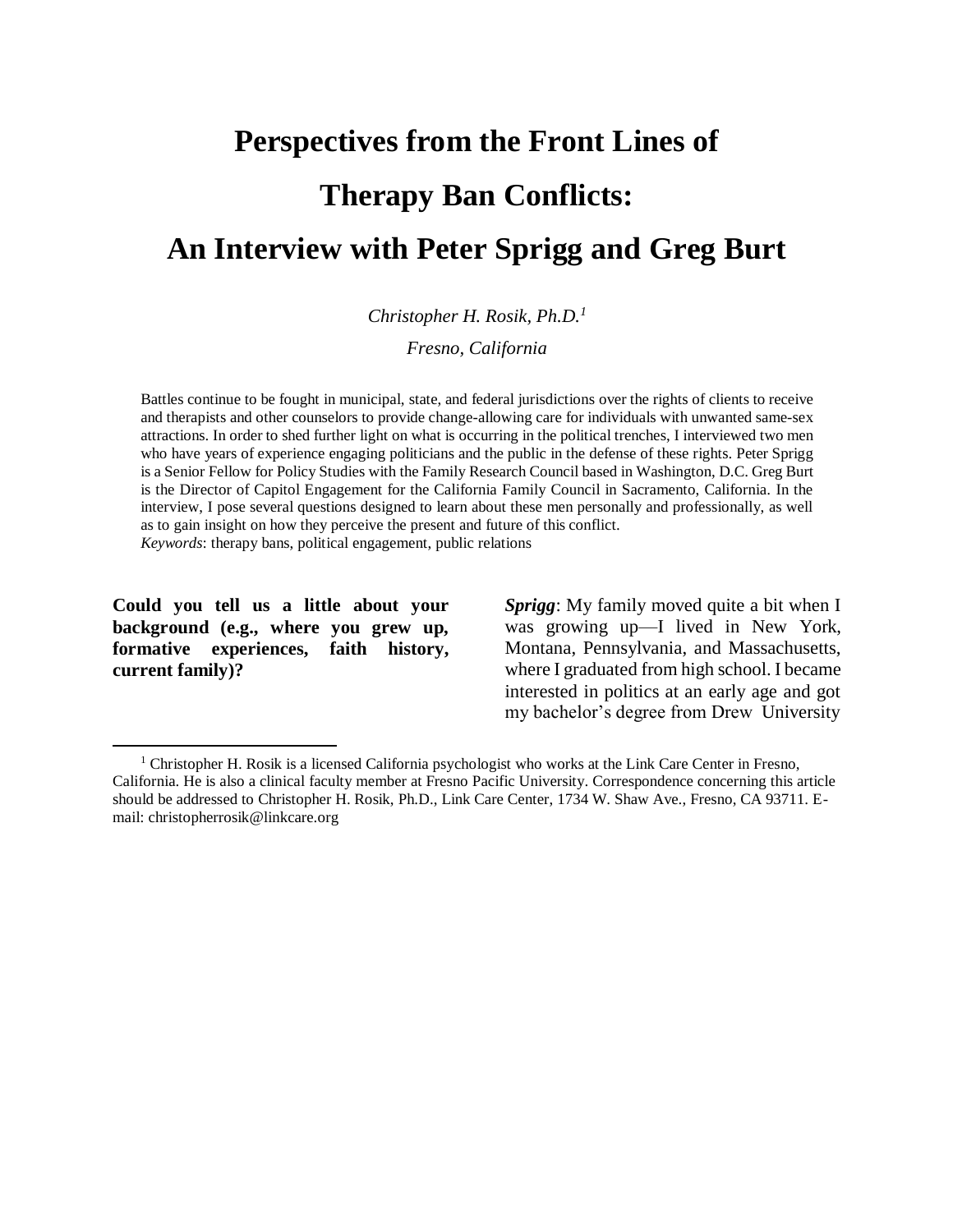(NJ) in Political Science and Economics. After graduation I worked in government, including as a staffer for a Congressman, and ran for local office. My defeat in that race started me on a period of soul-searching that culminated in my committing my life to Christ at a Billy Graham Crusade in Boston (even though I had grown up in the church).

I then went into full-time ministry with the Covenant Players, a Christian drama ministry, and had the opportunity to perform and do drama workshops in churches, schools, prisons, nursing homes, etc.—not only in the U.S., but in Australia, PapuaNew Guinea, and German-speaking Europe (Germany, Austria, and Switzerland). I met my wife in Covenant Players, and we married about halfway through the ten years I spent in that ministry.

I left CP to go to seminary, receiving my Master of Divinity degree from Gordon-Conwell Theological Seminary. I then spent four years as pastor of Clifton Park Center Baptist Church in Clifton Park, New York (outside Albany). We have one child, a son who was born the week I graduated from seminary. He just graduated from college this year!

*Burt*: I was raised in a devout Christian family in Orange County, California, as the oldest of three. My father taught math for thirty-plus years at the same public high school I graduated from in Mission Viejo, while my stay-at-home mom devoted herlife to providing a stable and loving home environment. Church was a big part of our lives. My parents sang in the choir every Sunday at our Baptist church, and camps and youth group involvement were a must. But it was my parents' decision to become missionaries with Youth with a Mission for a year when I was fourteen that had the most profound spiritual impact on my formative years. We traveled all over Asia. Smuggled Bibles into China. Presented the Gospel in

dozens of venues from tribal villages in Thailand to shopping malls in Singapore. That experience left me dissatisfied with pursuing an ordinary life in American suburbia and showed me a sold-out, fully devoted Christian faith that believed God could use anyone to change the world. Since graduating high school, I've trained, traveled, and worked in over a dozen countries and all over the U.S. I currently live in the Sacramento area with my wife of twenty-one years, with our three children ages eighteen, sixteen, and eleven.

# **Please describe your current position and how you came to be doing this work.**

*Sprigg*: After a few years as a pastor, Ibegan to believe pastoral ministry was not the best fit for my interests and skills. I desired to do more writing and also to become involved in the "culture wars." (Although quite liberal when I was young, I had gradually grown more politically conservative!)

One night I was looking at the Family Research Council website and clicked on a button for "Job Opportunities." There was a job posted called "Senior Director for Culture Studies." I read the job description and said, "That's what I want to do with my life!" When I applied I considered it a long shot but I got the job. My title has changed a few times, and I am now Senior Fellow for Policy Studies. I refer to this as my fourth career (after politician, actor, and pastor) and my third ministry.

*Burt*: That's a long story. After graduate school, with degrees in journalism and public policy, I got married, moved to Colorado, and got a job as a reporter at a small-town newspaper outside of Denver. I covered local crime, city politics, government corruption, the Columbine High School massacre, as well as stories about vegetable farming and high school wrestling. Yet with the birth of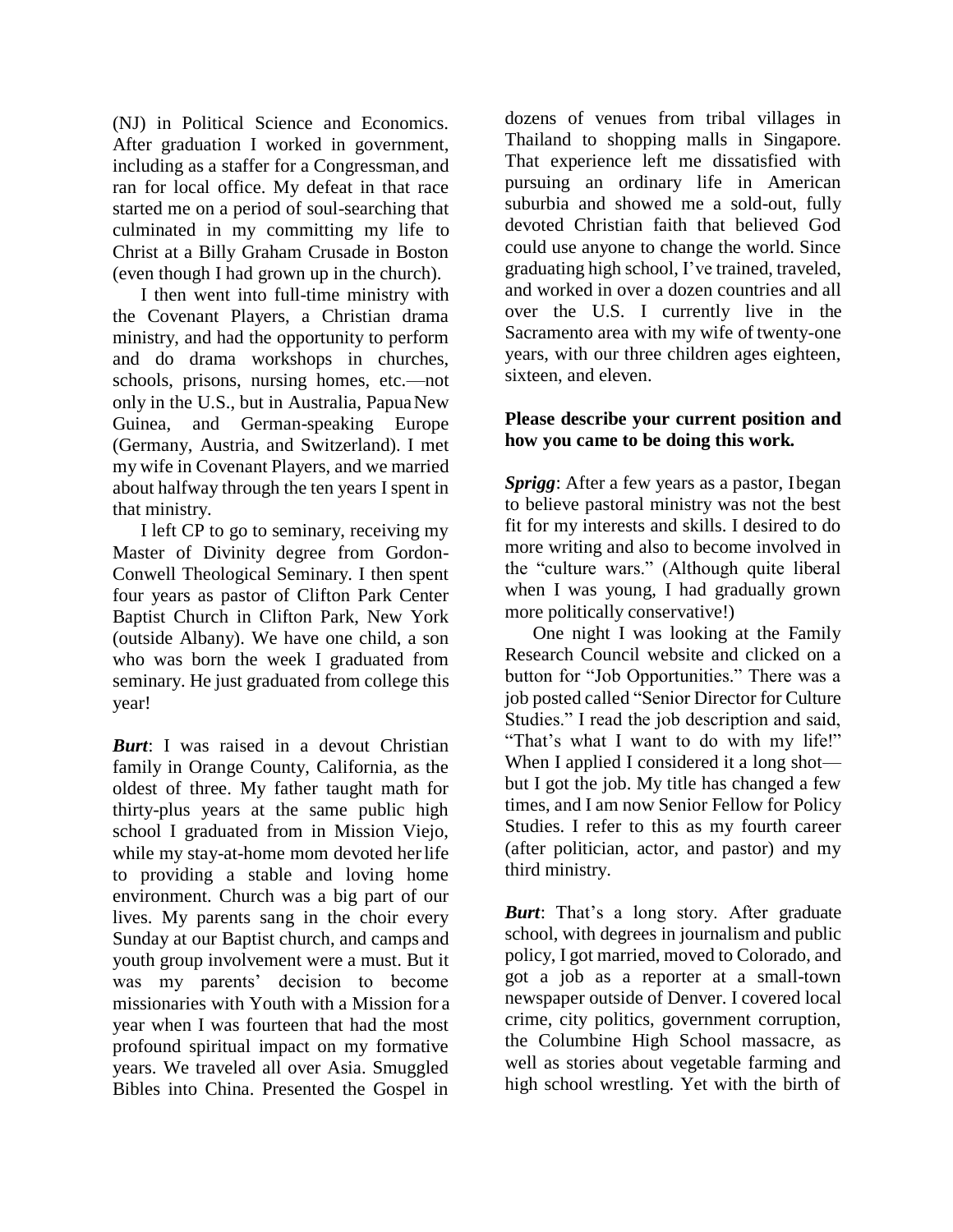my own children and the need for better pay, I had to leave the journalism profession and eventually landed a job running district offices for strong Christian members of Congress. After several years, a lost election and a crashed economy brought me back to California where I landed a job working for a member of the California Senate in Orange County. That led to another move north several years later to the state capitol where I became the Communication Director for Assemblywoman Shannon Grove. Afterterm limits removed her from office, I got my current position working at the state capitol for the California Family Council.

My official title, Director of Capitol Engagement, describes the main goals of my position. First, I use my past experience and training to help other like-minded individuals and organizations to engage in the public policy debates happening at the state capitol. That means coordinating committee testimony, rallies, press conferences, letter writing, and phone calling campaigns forand against legislation. It also means encouraging the Christian community to engage in policy debates, by writing articles about legislation and making myself available for radio, TV, and newspaper interviews in order to advocate for issues related to the biblical view of life, liberty, and the family.

#### **How long have you been doing this work, and what are the biggest changes youhave seen over those years?**

*Sprigg*: I've now been at FRC for eighteen years, since 2001 (I arrived just a few weeks before 9/11). I have worked primarily on LGBT issues that whole time and have seen many changes—most not for the better! When I came to FRC, *no* state had same-sex marriage and no library had ever had "Drag Queen Story Hour." The transgender movement was still seen as a fringe

movement and shunned as too radical by some LGB activists.

I also like to remind people, though, that the marriage amendment movement (from roughly 1996–2012) was one of the most successful grass-roots political movements in American history, amending the constitutions of thirty states to define marriage asthe union of one man and one woman. Sadly, those efforts were overturned by the U.S. Supreme Court in 2015.

*Burt*: I have always tried to advocate for biblical values in every job I've had, either through my actions or what I communicated. Some jobs only allowed me to advocate for these values behind the scenes or indirectly. My job working for California Family Council over the last three years, in contrast, puts me at the end of the spear on issues of faith and values. Many times, because the press in Sacramento has few people to turn to, I'm the one doing the TV, radio, and newspaper interviews on hot button social topics. I work hard at organizing other Christian leaders and organizations to testify against bills or talk to the press, but we need many more people willing and eager to do this.

One of my biggest struggles is convincing other Christians and those with traditional values to enter the public arena to debate issues of religious liberty, morality, and policy surrounding LGBT issues. As the California culture has grown more hostile to biblical values, many Christians leaders have backed away from speaking about beliefsthe culture finds offensive. Self-censorship and silence are our biggest problems. Churches are far more inclined to limit their cultural involvement to projects that get them admired as opposed to cultural engagement that lead to public protest. As a result, many churches shy away from anything that hints of politics or public policy because those are the topics that get people upset.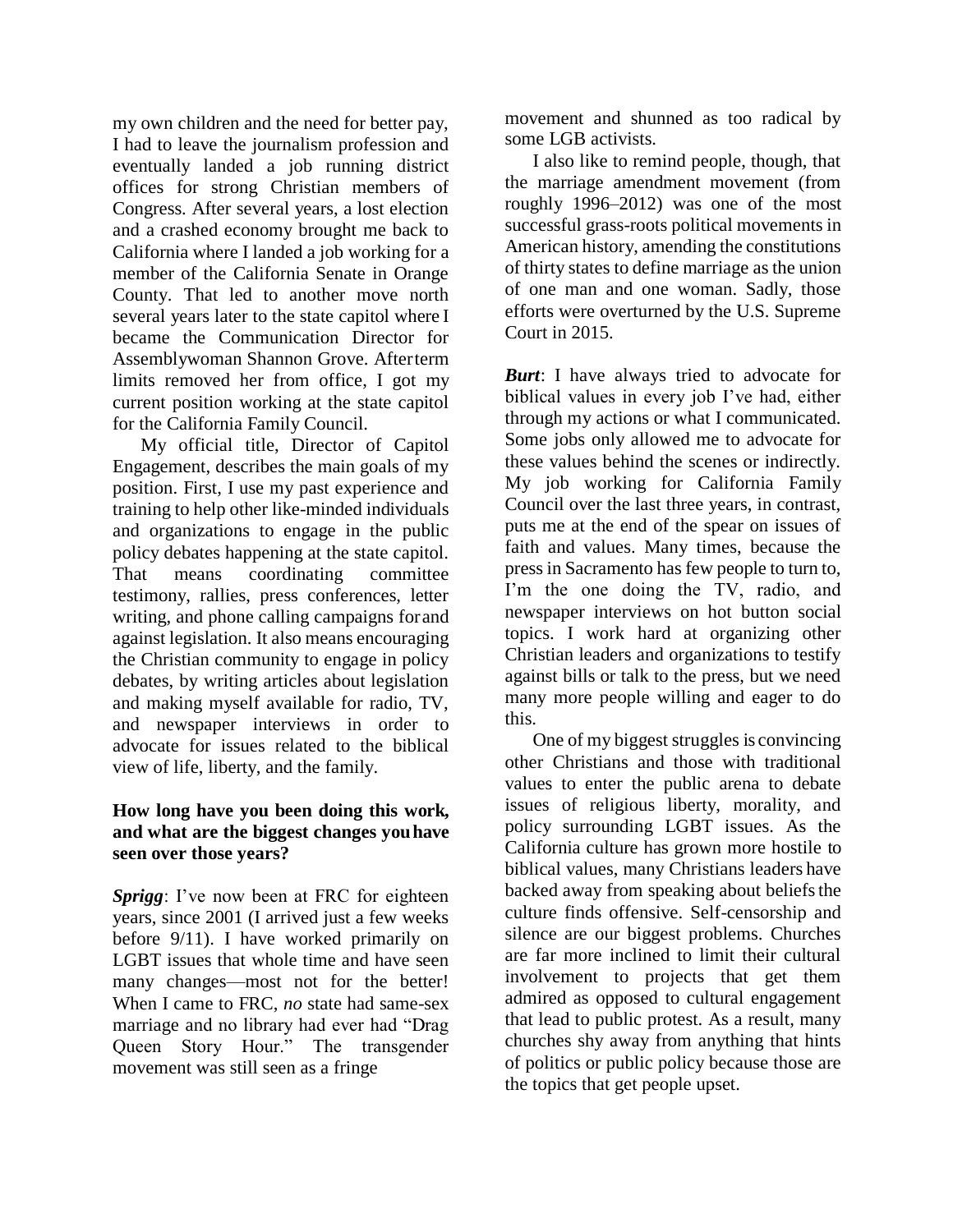Now, this isn't universal. Pastor groups such as Church United and Awake America are organizations that encourage pastors to meet their legislators, collectively speak out on issues of morality, and teach their congregations to apply their faith to every aspect of their lives, including politics. But these pastors are in the minority here in California.

# **Are there still reasonable people on both sides of the political spectrum who are able to seek consensus solutions or has the societal polarization made this next to impossible?**

*Sprigg*: On LGBT issues, the polarization has made it very hard to find consensus. I have sometimes suggested that the greatest potential for common ground is with a "libertarian" approach, whereby conservatives make no effort to reimpose legal limits on the behavior of LGBT people, while LGBT people make no effort to impose legal limits on those who disapprove of their behavior—such as wedding vendors who don't want to participate in same-sex ceremonies and clients and therapists who want to seek sexual orientation change. Unfortunately, most LGBT activists seem committed to a more aggressive approach.

*Burt*: It is becoming harder and harder to get politicians to sit down on the more controversial issues of the day and come to a consensus of some kind. Many politicians might be reasonable behind closed doors, but if they want to retain their seats, they need to please the well-financed advocacy organizations that supported their candidacy. Planned Parenthood, the California Teachers Union, Equality California, and the ACLU are four of the biggest, most influential, and well-financed organizations at the California State Capitol. All of them are united in supporting legislation that advocates for a

leftist social agenda regarding abortion, gender identity, sexual orientation, and parental rights. No politician wants any of these organizations to come after them. If you are seen working with the minority party on some middle-of-the-road policies, you will upset these well-heeled organizations.

The other problem involves a lack of common beliefs between the major political parties. There used to be agreement on the importance of religious freedom, free speech, parental rights, father and mother–led families, and the benefits of a free market. That isn't true anymore, at least in California. Consequently, it is hard to find consensus solutions when there are fewer consensus values to unite around.

**What do Alliance members and supporters need to know in order to understand what is going on in state and federal politics as pertains to therapy bans?**

*Sprigg*: Well, Alliance members and supporters probably see the situation more clearly than most! But the general public needs to know that the claims made by therapy opponents—that science and research have proven that sexual orientation change efforts are never effective andalways or usually harmful—are simply false. And it doesn't matter what kind of illusion of authority (such as by the APA's) or how many degrees the person making the claim has—the evidence (other than anecdotal) simply does not exist. It's really somewhat terrifying how much traction such blatant lies have gained, even among Christians and Republicans. It's Orwellian.

*Burt*: They need to know LGBT activist organizations are dead set in their commitment to outlawing all forms of sexual orientation and gender identity change efforts. If the freedom to counsel the sexually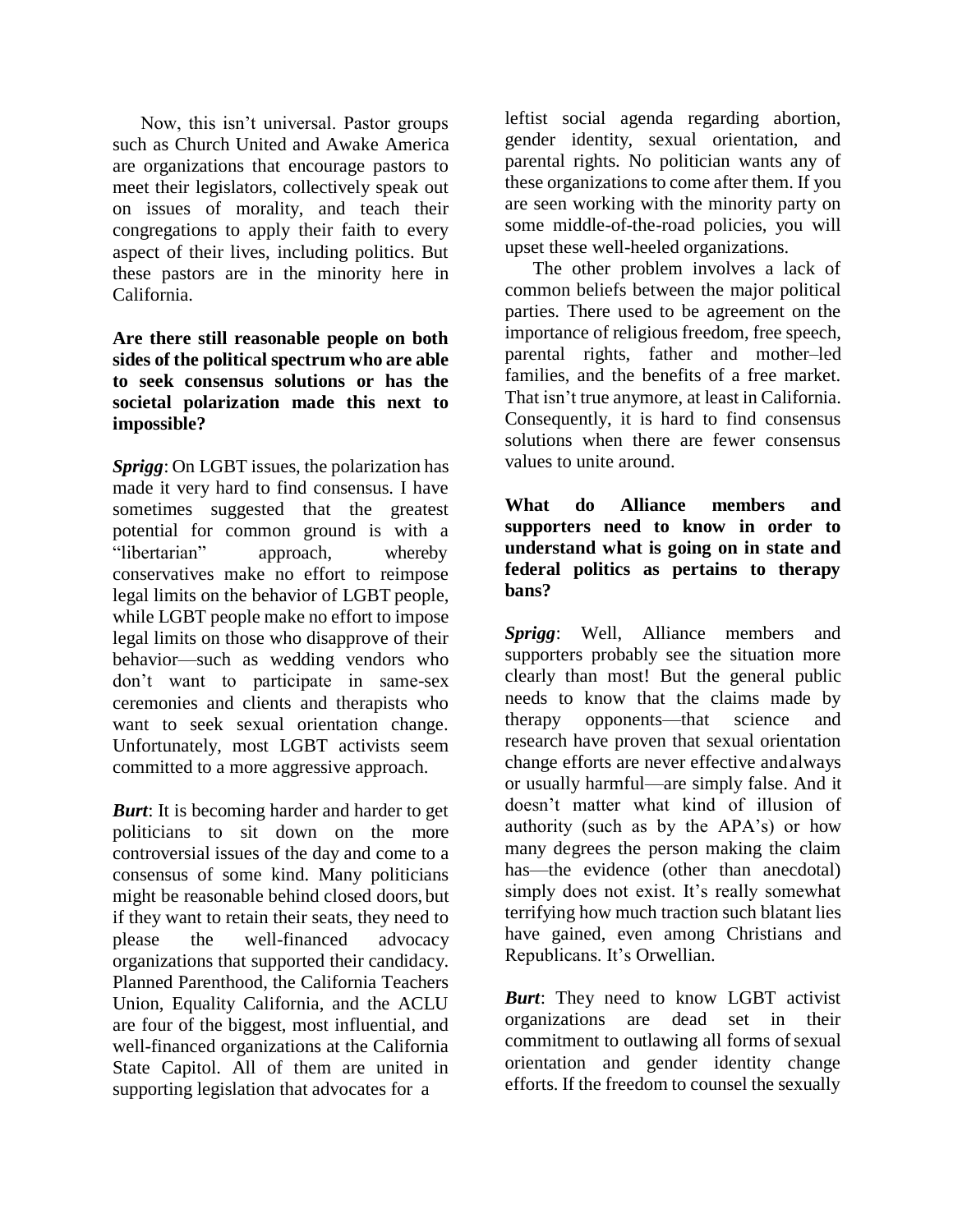hurting is going to survive, Alliance members must fight for it. The time for laying low and not drawing too much attention toyourselves is over. The other side will not be content to let you practice your profession in private. Don't give in to the temptation to silence yourselves. The information professional counselors have would be devastating to the other side if the public only knew about it. The Alliance, and what it stands for, needsto be as well-known as the ACLU. You need to stand with confidence in the public square just like they do. We need you to find a way into the public debates about homosexuality and gender identity. The press should know who your organization is and know someone at the organization is eager to talk withthem.

## **What do you see as the end game for those seeking to ban so called "conversion therapy"?**

*Sprigg*: The interesting thing is that SOCEor SAFE-T has no effect at all on people who embrace an LGBT identity—because it's not *for* them! That's what convinces me that these bans are not really about the therapy, but about ideology. The real problem is not that people are being harmed by this therapy (they aren't). And the problem is not that the therapy does not succeed—I think LGBT activists are more concerned that it does! What concerns them is the mere existence within society of people (whether therapists, clients, or ordinary citizens) who consider it in any way undesirable to be "gay." That's what they want to stamp out—the belief, by anyone, that any aspect of homosexuality (attractions, behaviors, or identity) may be undesirable.

*Burt*: Banning SOCE and GICE therapy is not the endgame. Ultimately LGBT activists want to transform what society believes about sexual behavior and gender identity. They seek to remove any negative stigma

around transgenderism and same-sex romantic relationships. LGBT activists and state LGBT-identified legislators have given up trying to persuade people to believe as they do. The gloves are off and they are now willing to use government power to force or manipulate people to affirm their views on sexual orientation and gender. If that doesn't work, they will make it very painful to advocate any views contrary to theirs in public. I think they will go so far as criminally labeling any non-affirming parent or non-affirming counselor or pastors as an abuser.

Licensed counselors are standing in the way of this transformation. These educated professionals lend credibility to a viewpoint that says sexual orientation is not fixed at birth and can change for motivated clients. We have to somehow persuade these activists that this effort to force their views on others is not going to work. Sadly, so far, the strategy is working well. We have to convince the public that these tactics threaten everyone's freedom.

**In 2015 I read how legislators in Washington State successfully thwarted a therapy ban bill by themselves proposing an amendment that banned the abusive aversive techniques to change sexual orientation but protected therapists' speech and client goals. Since that time I and others in the Alliance have argued opponents of therapy bans should add this approach to their toolbox, which gives politicians who support us cover without losing anything, since none of the aversive practices typically mentioned to justify these ban bills have been used in professional psychology for decades. Clifford Rosky, University of Utah law professor and Equality Utah's therapy ban point person, recently admitted as much following a similar effort by ban opponents which thwarted a therapy ban**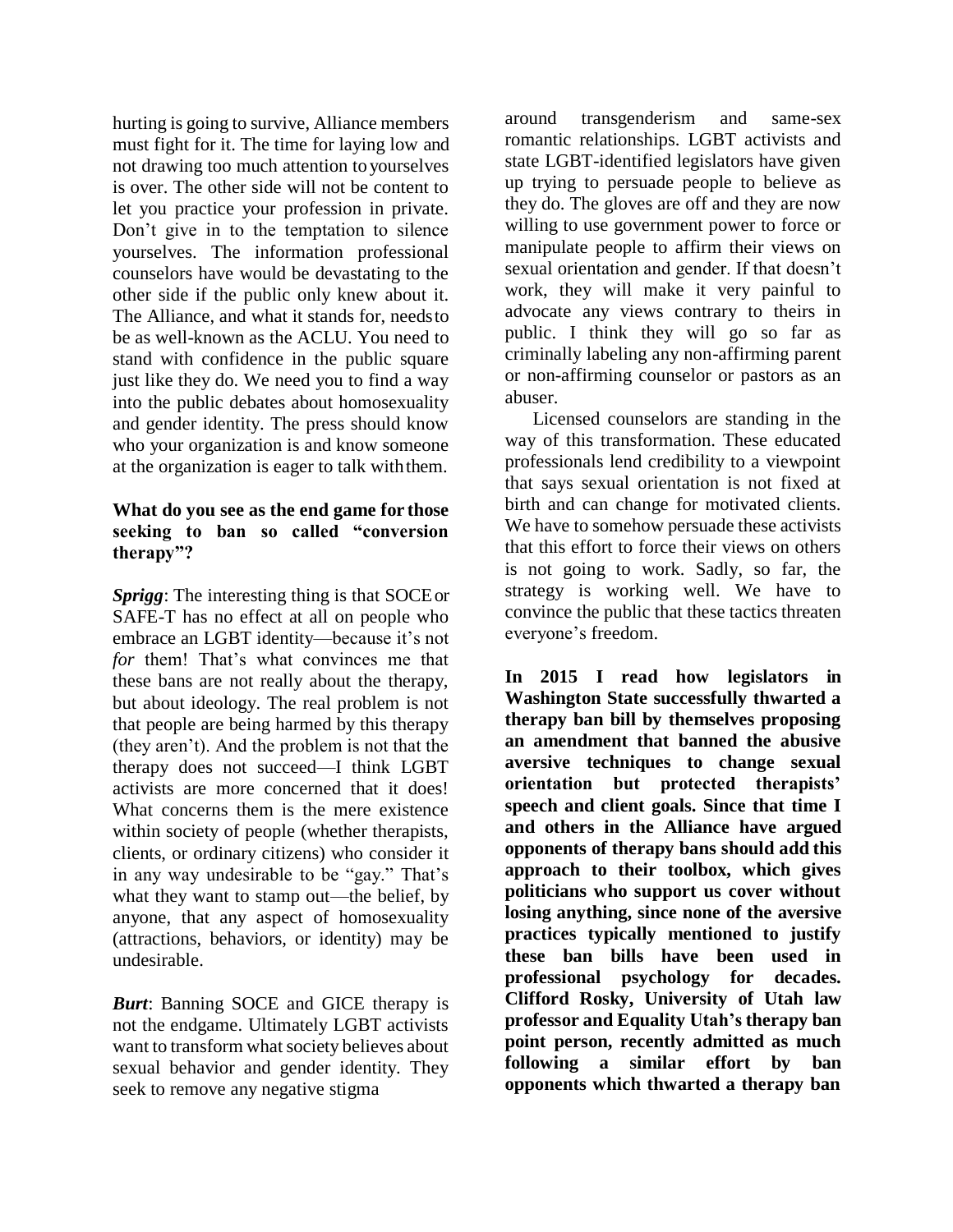**bill in Utah last spring. Why did it take so long for this approach to get on the radar of traditional family groups, religious liberty law groups, and supportive politicians? Do you think this approach will be a game changer, or at least help us change the conversation surrounding these bills?**

*Sprigg*: One reason there may be a reluctance to use an approach like this is that it shouldn't be necessary. In an ideal world, legislators would not even be considering laws to interfere with the therapeutic relationship between therapist and client, or wasting their time passing laws to outlaw things that do not exist. And it concedes, to some extent, the premise that sexual orientation change efforts can be harmful.

However, I have no problem using this approach if it is the most effective way of defeating a more sweeping therapy ban. It does help to neutralize the worst of the horror stories that are sometimes alleged.

*Burt*: I love this strategy because it exposes the lie that all change efforts are the same. The LGBT activists have been very effective at promoting the counseling horror stories, with very little critique from our side. Where are our voices in this public debate? How many times are Alliance members quoted on stories related to the conversion therapy bans? We have to combat their stories with our stories. We have to be just as aggressive in getting our narrative out as they are. The problem isn't just that the media is against our narrative; it's that generally the media only hears one narrative. Where are the passionate professionals on our side sending out statements and offering their expertiseon every story about these issues? I suspect our side isn't actively engaging the press as they should. The Alliance needs to find a way around this.

Part of the problem is that you don'thave anyone like me willing to speak and get your narrative into public conscience using the media. I don't mean me specifically. I mean someone who's job can't be threatened by entering into this debate. I can't be punished financially by the LGBT activists, because I'm supported by donation dollars from likeminded people. I know many professional counselors with practices they need to keep afloat, who are much more vulnerable to attack than I am. Activists might go after your clients. They can go after your license. They can even go after your personal reputation in a way that would ruin your career. None of that can happen to me, so I'm much harder to silence.

So while this legislative strategy is good, it must be combined with the same strategy to convince the public to be on your side. A politician has a hard time doing the right thing when the public is completely against him.

## **What do you see as the likely outcome for the nationally orchestrated effort to ban change-allowing therapies for a) minors and b) adults?**

*Sprigg*: We have already seen the evolution of the campaign against sexual reorientation therapy, which began with bills purported to protect children (especially from coercion); progressed to efforts to prevent "fraud" (in the JONAH lawsuit and California's failed AB 2943); and will, if it continues, culminate in an effort to outlaw such care outright, whether for children or adults, paid or unpaid, religious or non-religious, because of the alleged "harm" it causes.

However, in a recent U.S. Supreme Court case which upheld the free speech rights of pro-life pregnancy centers, the court made a negative reference to lower court cases that upheld the initial therapy bans. That gave me a great deal of hope that in the end, the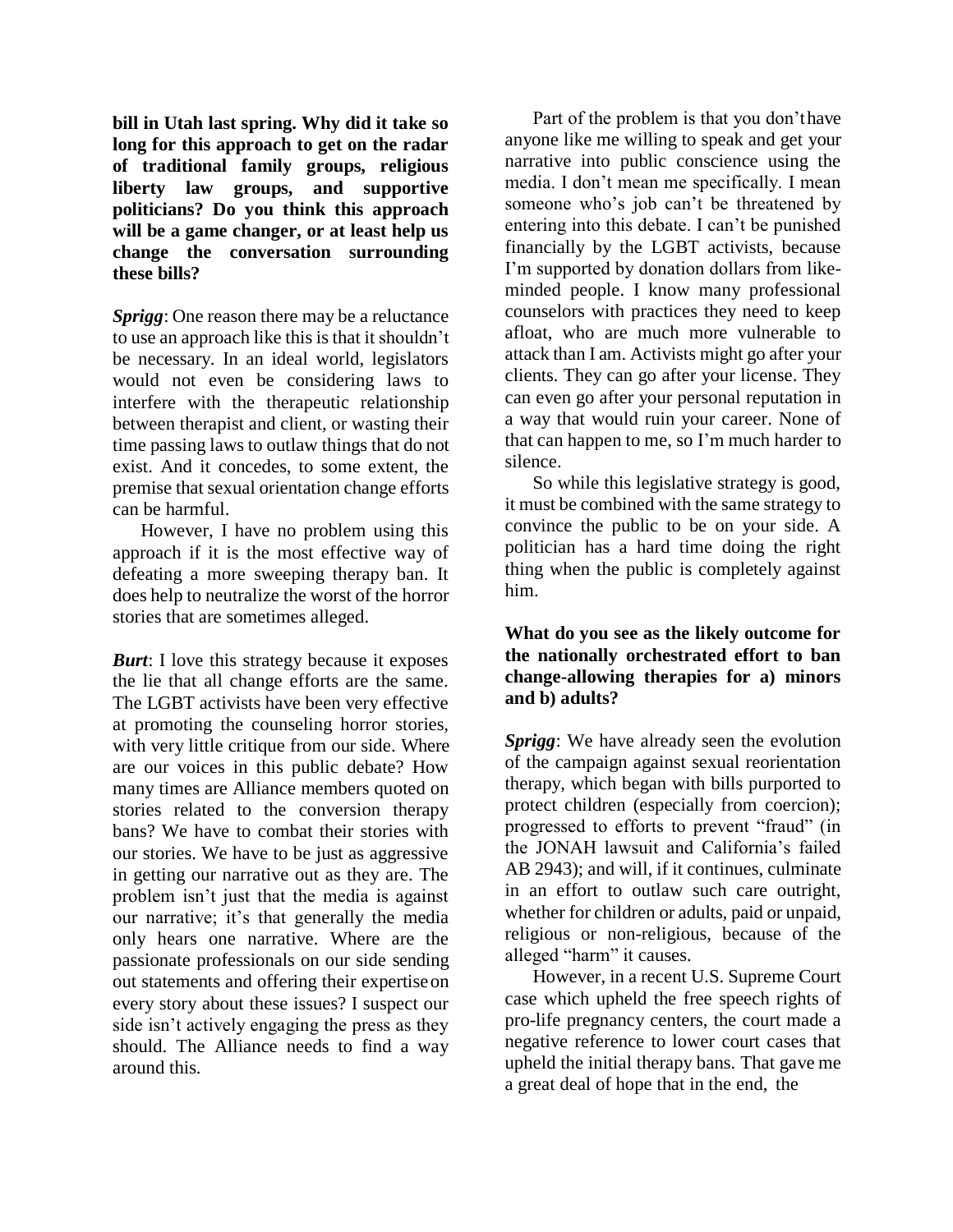current conservative Supreme Court might strike down therapy bans as unconstitutional.

*Burt*: It is hard to see into the future. I'm hoping and praying plans to ban changeallowing therapies backfire. I hope the public wakes up and realizes these bans violate the fundamental right of individuals to pursue happiness according to their own values and religious faith. Americans should be outraged the government thinks it has the right to dictate the type of advice a person can seek from a counselor. They need to understand that a government with the power to ban counseling you want can ban almost anything, including other ideas or expressed opinions it deems harmful.

I'm also hoping the Supreme Court reins in these bans by emphatically declaring counselors have the same free speech rights as everyone else, and no government official can censor professional speech just because those words make some people feel bad.

#### **How should people involved in public work like yours conduct themselves? What lessons have you learned in this regard?**

*Sprigg*: Because those of us who oppose the socio-political goals of the LGBT movement are routinely labelled as "hateful," it is important for us to bend over backwards not to live up to that stereotype. We must emphasize that we desire the best for samesex attracted people—the disagreement is over how to bring that about. And I always emphasize the distinction between attractions, behaviors, and identity. It is important to acknowledge that people do not "choose" their attractions, and what we disapprove of are same-sex sexual behaviors—not "who people are." Some other tips: stick to the point at issue, and don't use jokes or irony—they don't go over well.

*Burt*: I'm still learning the best way to conduct myself. I seek to follow Jesus's example, knowing what an impact he had on the world with only three years of public ministry. I know I still have a way to go to live up to that standard, but here are some principles and practices I would advise others use when working in the public eye: Be clear in your communication. Don't leave people guessing what you believe. Speak with confidence or don't speak at all. Don't be intimated that you are standing alone. Look to the heroes of the past who stood up and confronted ideas the majority despised. Have a long-term view. Real change takes time. Speak the truth in love but speak the truth. Address your opponents' questions and criticism. Be open to being wrong and correct your misspoken facts. Never lie or exaggerate to get the public on your side. Pray God gives you a heart of compassion for those who oppose you. In short, I try to follow Apostle Paul's description of the marks of a true Christian in Romans 12:9–21.

### **What can Alliance therapists and allies do to best support your work?**

*Sprigg*: Tell the truth. Don't let critics silence you. And continue to educate people about scientific truth and the reality of what happens in therapy. Alliance members and conferences have been my most reliable source of information about the realities of same-sex sexuality.

*Burt*: Educate elected officials, the media, and opinion leaders on the facts regarding sexual orientation and gender identity change efforts. Find creative ways to get your ideas into the public consciousness. Don't let bad ideas or incorrect information regarding change allowing counseling to get promoted anywhere without a response from your organization. Reach out to every reporter who writes a biased story about "conversion